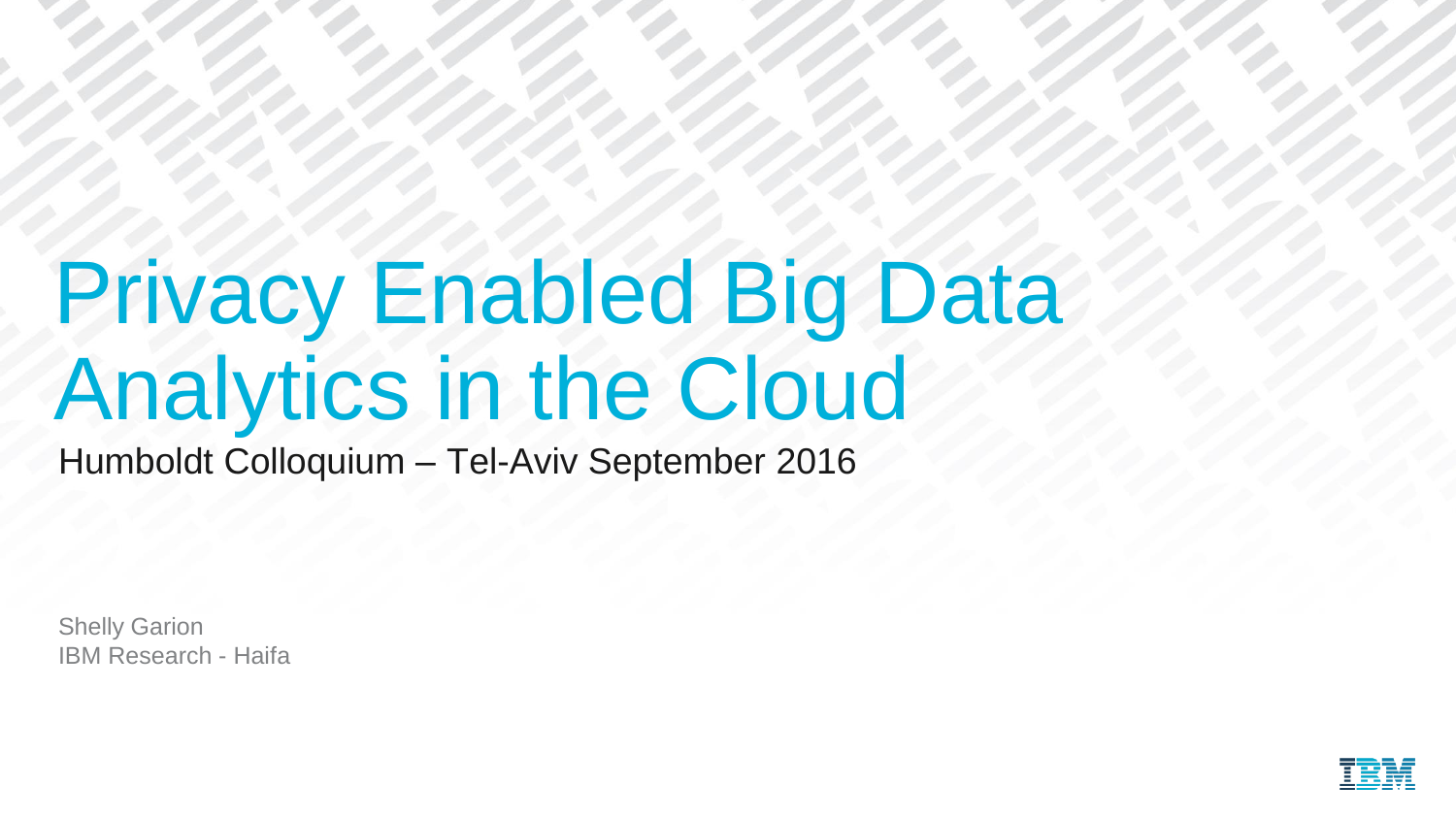# My German Experience

Deutscher Akademischer Austauschdienst German Academic Exchange Service

Spaining faires

**HEINRICH HEINE** UNIVERSITAT DUSSELDORF



**DAAD** 



**WESTFÄLISCHE** 

**MÜNSTER** 

**WILHELMS-UNIVERSITÄT** 

**Max Planck Institute for Mathematics** 

**INSTITUT DES HAUTES ÉTUDES SCIENTIFIQUES** Fondation reconnue d'utilité publique





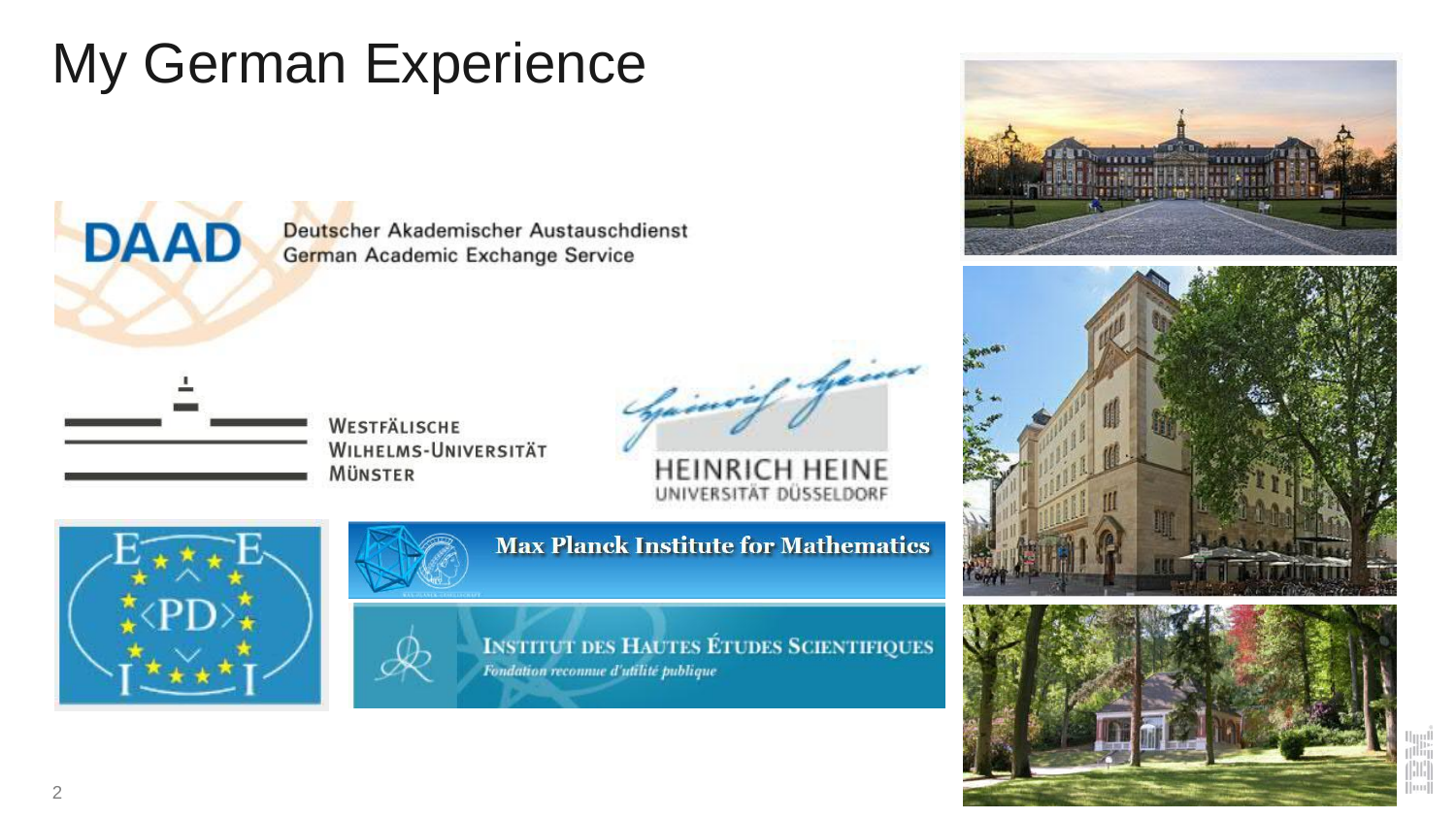# Big Data Challenges

- Where to store it?
- How to analyze it?
- What about privacy?

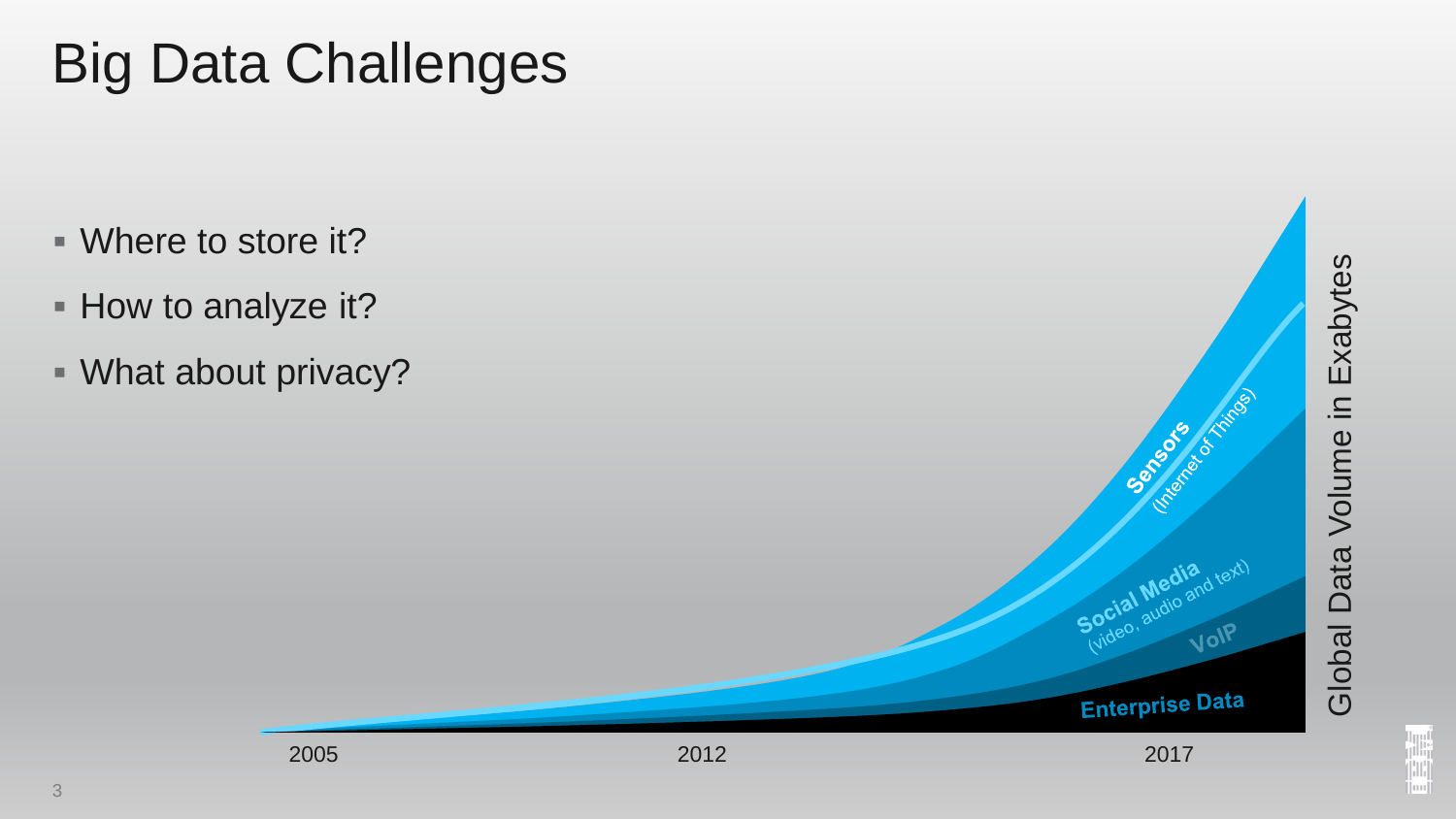#### Cloud Object Store

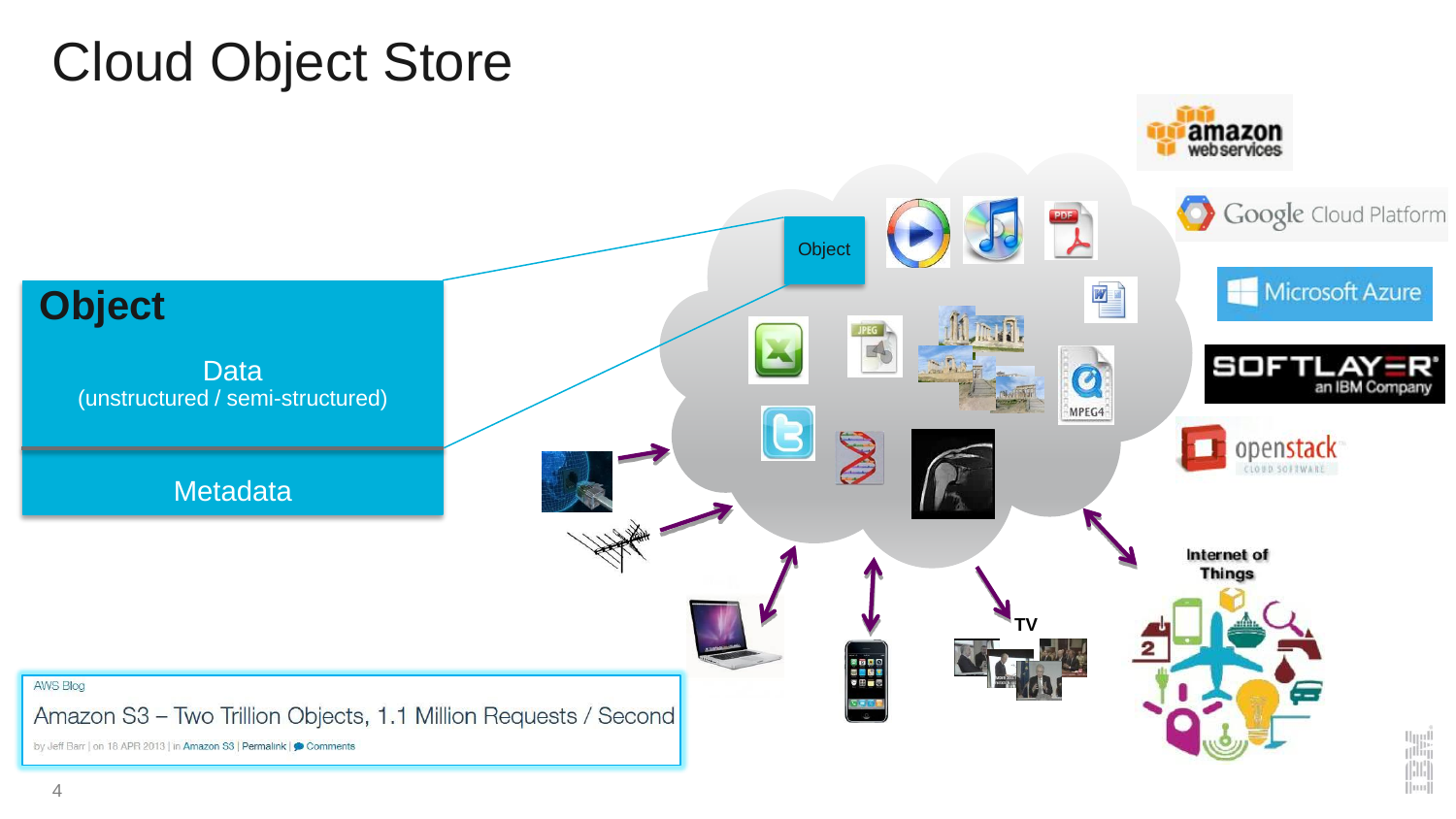### Apache Spark



**High**  $\left\Vert \cdot\right\Vert _{1}^{1}\right\Vert _{1}^{1}$ 

120

110

#### **Fast and general open-source engine for large-scale data processing**

- Run programs up to 100x faster than Hadoop MapReduce in memory, or 10x faster on disk
- Write applications quickly in Scala, Python, Java, or R
- Combines SQL, streaming and complex analytics (machine learning, graph processing)
- Runs on Apache Mesos, Hadoop YARN cluster manager, standalone, or in the cloud. It can access diverse data sources (HDFS, S3, Openstack Swift Object Store)
- Built by a wide set of developers from over 200 companies. Since 2009, more than 1000 developers have contributed to Spark

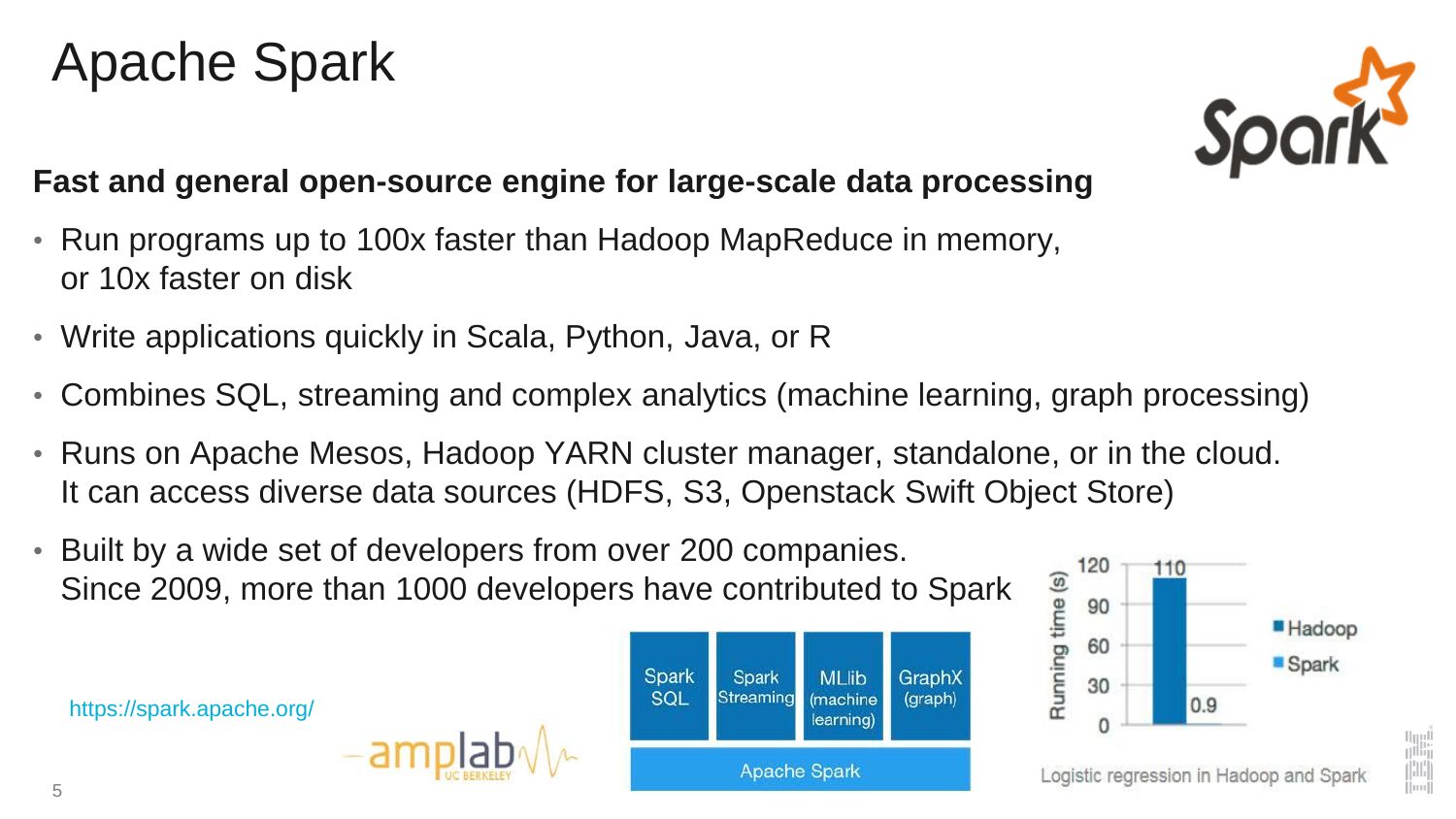# Privacy Concepts

From European Union Data Protection Directive

- **Personal data**  "any information relating to an identified or identifiable **natural person**"
- Data subject (person) has the right to be informed when his personal data is being processed
- **Consent** Data may be processed only when the data subject has given his consent
- **Proportionality** The data processed and the time for which it is stored should be no more than required for the stated purpose



**Data Security**  *"Protecting data from destructive forces and from the unwanted actions of unauthorized users."*  **Wikipedia** 

**Data Privacy** *Ensuring that personal data is used and stored only as is needed to provide the approved user services.*